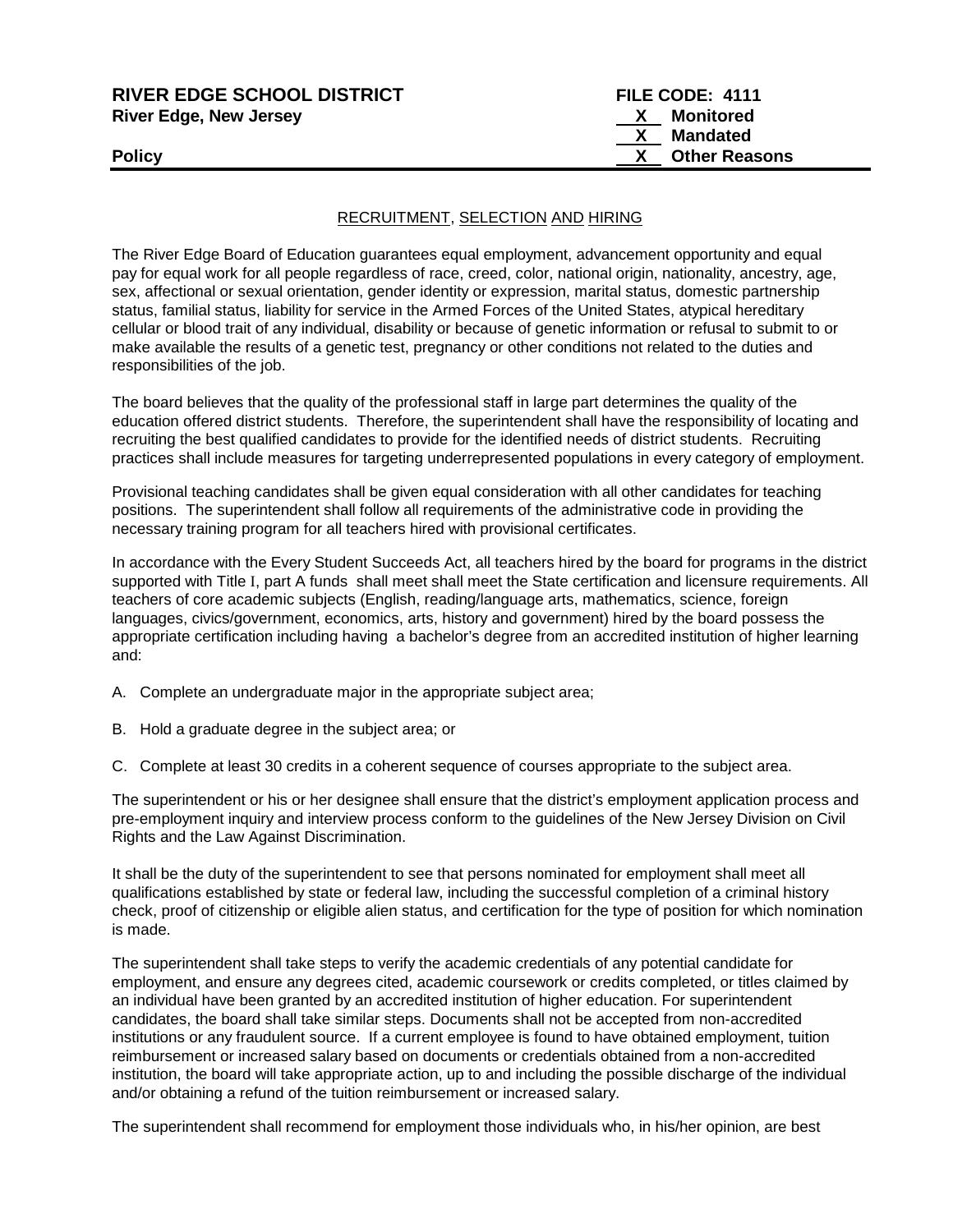## File Code: 4111

# RECRUITMENT, SELECTION AND HIRING (continued)

qualified to fill the vacancy without regard to race, creed, color, national origin, nationality, ancestry, age, sex, affectional or sexual orientation, gender identity or expression, marital status, domestic partnership status, familial status, pregnancy or pregnancy related disability, liability for service in the Armed Forces of the United States, atypical hereditary cellular or blood trait of any individual, disability or because of genetic information or refusal to submit to or make available the results of a genetic test, pregnancy or other conditions not related to the duties and responsibilities of the job.

The superintendent shall prepare and maintain job descriptions that define the duties, responsibilities and qualifications required for each position. The board shall adopt those job descriptions required by law or code and others as appropriate.

The superintendent in determining the candidates to be nominated shall seek information whenever possible from the candidate's prior employers.

The board shall affirm employment and initial placement on the salary guide by a recorded roll call majority vote of the full membership of the board.

The board shall appoint all staff members only from nominations made by the superintendent. Should a nominee be rejected, it shall be the duty of the superintendent to make other nominations.

Should a nominee be rejected, it shall be the duty of the superintendent to make other nominations.

#### Residency Requirements

Every employee hired by the board shall have their principal residence with the State of New Jersey. For the purposes of this policy an employee may have only one principal residence which shall be defined as:

- A. Where the employee spends the majority of their nonworking time;
- B. Is most clearly the center of the employee's domestic life; and
- C. The employee's designated legal address and legal residence for voting.

The fact that an employee is either domiciled or owns a home or property in the State of New Jersey shall not by itself satisfy the requirement of principal residence.

#### Exemptions

- A. An employee hired on or after September 1, 2011 who is not a resident when hired shall receive one year to establish residency in New Jersey. If the employee fails to establish residency within that year, he/she shall be deemed unqualified for employment and shall be removed pursuant to N.J.S.A. 52:14-7(d);
- B. An existing employee who was not a resident of New Jersey on or prior to September 1, 2011 is exempted from this policy. However, if he/she has had a break in public service for a period of time greater than seven days this exemption shall not apply;
- C. An employee hired by the district who was a non-resident public employee prior to September 1, 2011 is exempted from this policy. However, if he/she has had a break in public service for a period of time greater than seven days this exemption shall not apply;
- D. A break in public service shall be defined as an actual separation from employment for more than seven calendar days due to such causes as resignation, retirement, layoff, or disciplinary removal. But a leave of absence shall not be considered a break in public service;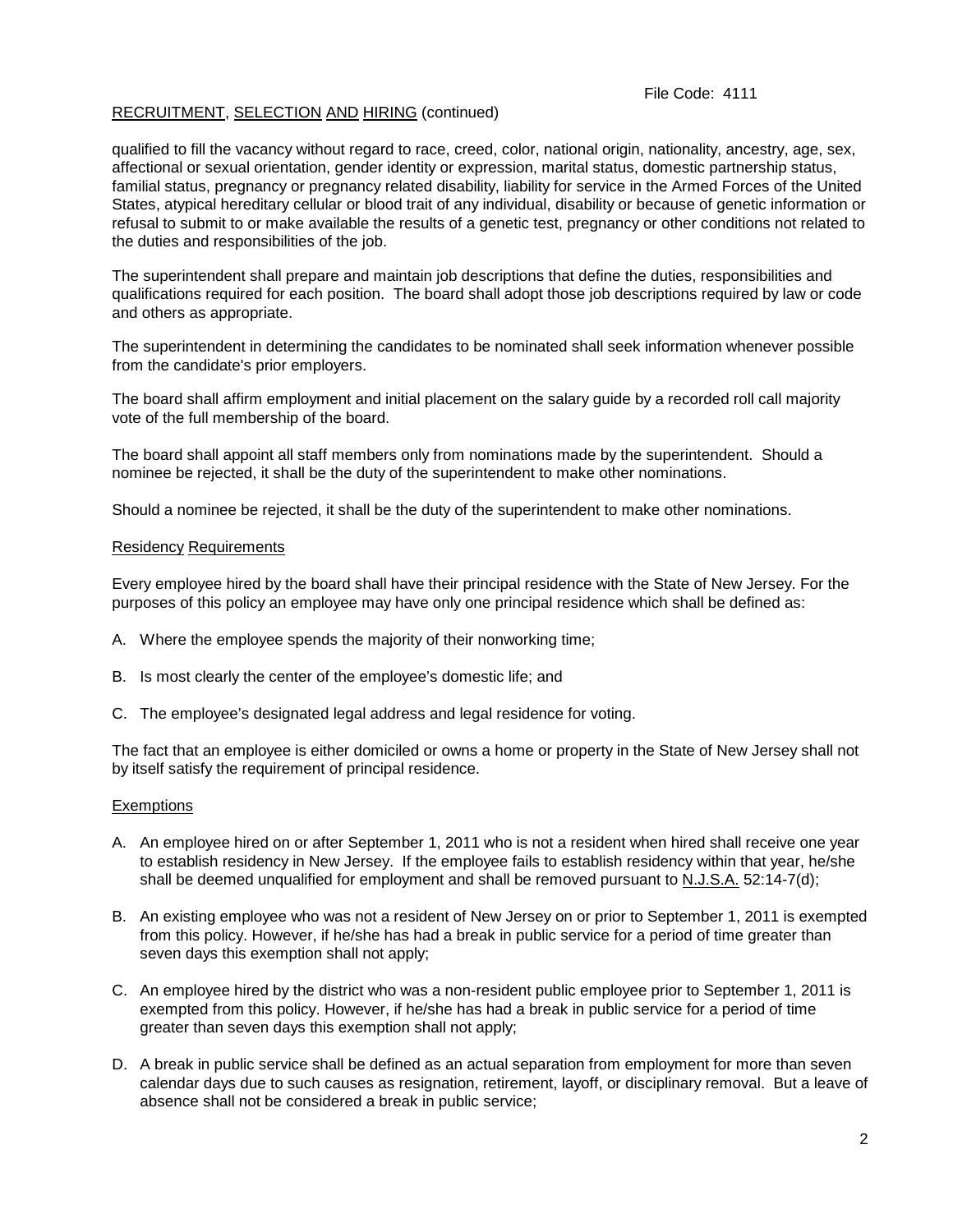# File Code: 4111

# RECRUITMENT, SELECTION AND HIRING (continued)

E. An employee may request an exemption made to the State committee formed under N.J.S.A. 52:14-7 on a basis of critical need or hardship. The decision on whether to approve an application of the employee shall be made by a majority vote of this committee. If this committee fails to act within 30 days after receipt of the employee's application, no exemption shall be granted and the residency requirements set forth in this policy shall be in effect.

## Employment History - Definitions

For the purpose of this policy:

- A. "Child abuse" means any conduct that falls under the purview and reporting requirements of law (P.L. 1971, c.437; N.J.S.A. 9:6-8.8 et seq.) and is directed toward or against a child or student, regardless of the age of the child or student (see also board policy 5141.4 Missing, Abused and Neglected Children);
- B. "Sexual misconduct" means any verbal, nonverbal, written, or electronic communication, or any other act directed toward or with a student, including a sexual invitation, dating or soliciting a date, engaging in sexual dialogue, making sexually suggestive comments, self-disclosure or physical exposure of a sexual or erotic nature, and any other sexual, indecent or erotic contact with a student.

#### Required Disclosure of Employment History

The board shall require all applicants for employment and applicants to provide contracted services for positions and services that involve regular contact with students to provide the following information:

- A. A list, including name, address, telephone number and other relevant contact information of the applicant's:
	- 1. Current employer;
	- 2. All former employers within the last 20 years that were schools; and
	- 3. All former employers within the last 20 years where the applicant was in a position that involved direct contact with children;
- B. A written authorization that consents to and authorizes disclosure of the information requested for the district to review the employment history and the release of related records by the applicant's list of employers as detailed in "A" of this section, and that releases those employers from liability that may arise from the disclosure or release of records;
- C. A written statement as to whether the applicant:
	- 1. Has been the subject of any child abuse or sexual misconduct investigation by any employer, State licensing agency, law enforcement agency or the New Jersey Department of Children and Families. This is not required if the investigation resulted in a finding that the allegations were false or the alleged incident of child abuse or sexual misconduct was not substantiated;
	- 2. Has ever been disciplined, discharged, nonrenewed, asked to resign from employment, resigned from or otherwise separated from any employment while allegations of child abuse or sexual misconduct were pending or under investigation, or due to an adjudication or finding of child abuse or sexual misconduct;
	- 3. Has ever had a license, professional license, or certificate suspended, surrendered, or revoked while allegations of child abuse or sexual misconduct were pending or under investigation, or due to an adjudication or finding of child abuse or sexual misconduct.

#### Review of the Employment History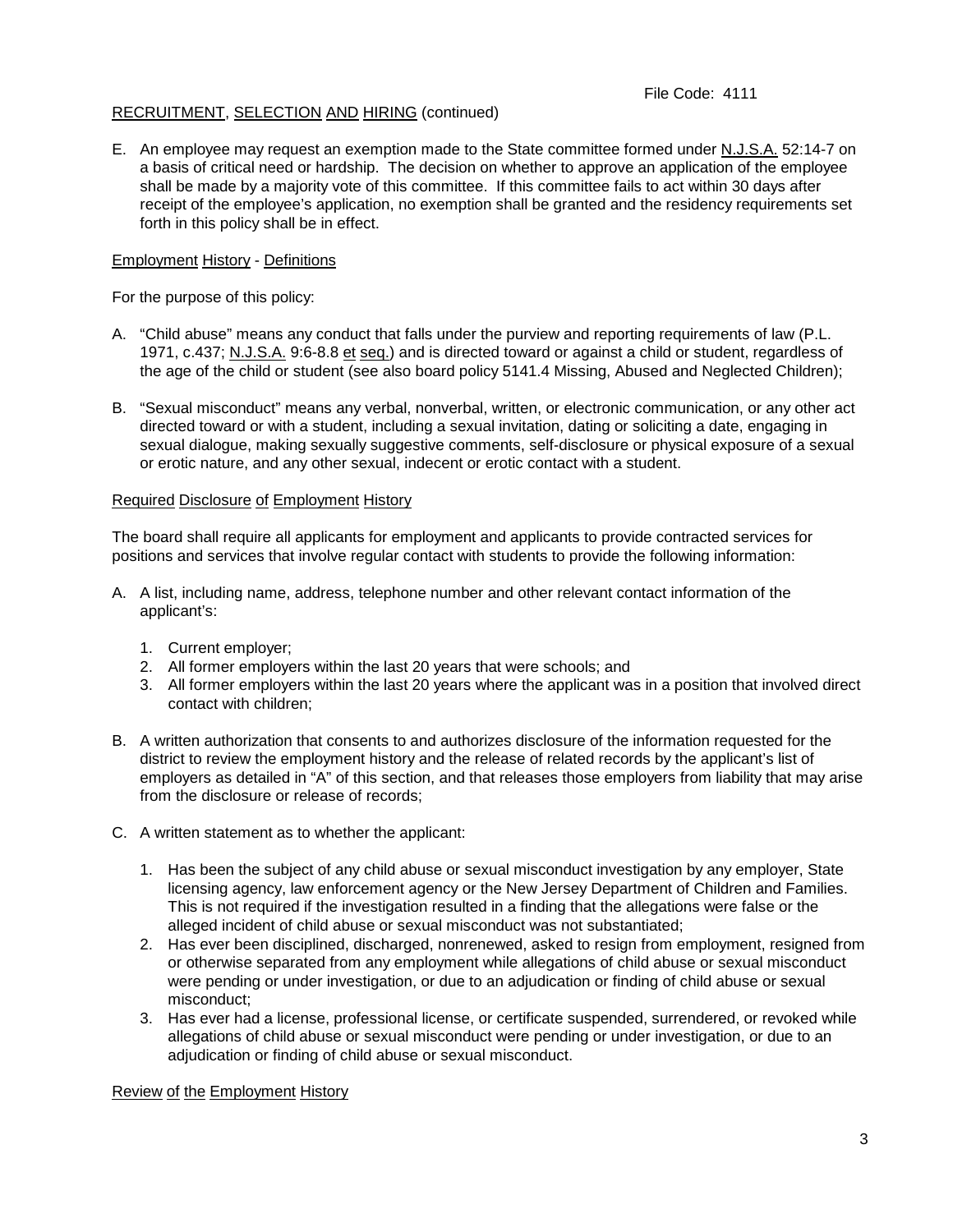A review of the employment history of the applicant shall be conducted and the employers listed by the applicant contacted. The dates of employment shall be requested and a statement as to whether the applicant:

- A. Was the subject of any child abuse or sexual misconduct investigation by any employer, State licensing agency, law enforcement agency or the New Jersey Department of Children and Families. This is not required if the investigation resulted in a finding that the allegations were false or the alleged incident of child abuse or sexual misconduct was not substantiated;
- B. Was disciplined, discharged, nonrenewed, asked to resign from employment, resigned from or otherwise separated from any employment while allegations of child abuse or sexual misconduct were pending or under investigation, or due to an adjudication or finding of child abuse or sexual misconduct; or
- C. Has ever had a license, professional license, or certificate suspended, surrendered, or revoked while allegations of child abuse or sexual misconduct were pending or under investigation, or due to an adjudication or finding of child abuse or sexual misconduct.

The review of the employment history may be conducted through telephone or cellphone, electronic communication or written communications. If the review is conducted by telephone or cellphone the results of the review shall be documented in writing by the district employee assigned to conduct the review.

Any applicant who willfully provides false information or willfully fails to disclose information required shall be subject to discipline and including termination or denial of employment; may be deemed in violation of law (N.J.S.A. 2C:28-3); and may be subject to a civil penalty of not more than \$500. Notification of these penalties shall be on all applications for employment for positions which involve regular contact with students.

#### Review of Out-of-State Employment History

A review of out-of-State employers that are part of the employment history of the applicant shall be conducted and the employers listed by the applicant contacted. The superintendent or his or her designee shall ensure that the employment history review conducted with an out-of-State employer is documented with specificity as to the diligent efforts made to:

- A. Verify the information provided by the applicant; and
- B. Obtain the information requested from any out-of-State employers listed by the applicant.

#### Nondisclosure Agreements

The district shall not enter into a collectively bargained or negotiated agreement, an employment contract, an agreement for resignation or termination, a severance agreement, or any other contract or agreement or take any action that:

- A. Has the effect of suppressing or destroying information relating to an investigation related to a report of suspected child abuse or sexual misconduct by a current or former employee;
- B. Affects the ability of the district to report suspected child abuse or sexual misconduct to the appropriate authorities;
- C. Requires the district to expunge information about allegations or finding of suspected child abuse or sexual misconduct from any documents maintained by the district. This excludes allegations that are found to be false or alleged incidents of child abuse or sexual misconduct that have not been substantiated.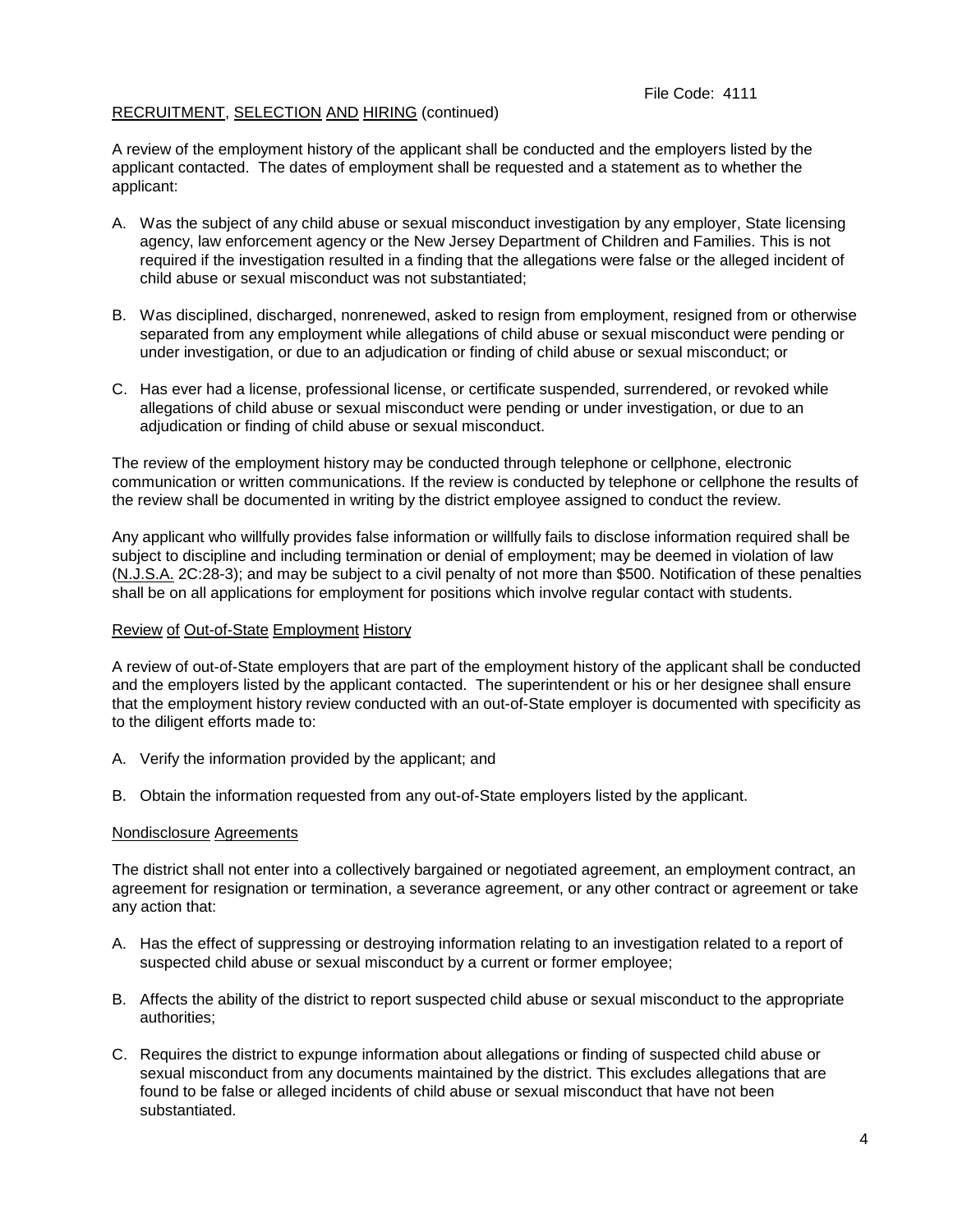# Implementation

The district may employ or contract with an applicant on a provisional basis for a period not to exceed 90 days pending the employment history review by the district provided that all of the following conditions are satisfied:

- A. The applicant has complied and provided the information requested;
- B. The district has no knowledge or information pertaining to the applicant that the applicant is required to disclose as part of the employment history review; and
- C. That special or emergent circumstances exist that justify the temporary employment of the applicant.

When the review of an applicant's employment history reveals that the applicant has a history of sexual misconduct or child abuse, the applicant shall be disqualified from employment with the district without grievance or appeals procedures or tenure proceedings pursuant to any collectively bargained or negotiated agreement or any law, rule or regulation.

The district shall respond to requests for employment history information pertaining to former or current district employees in compliance with law, within 20 days of the receipt of the request and former employee's consent to release the information.

Information received about an applicant's employment history shall not be a public record.

| Adopted:             | October 4, 1999                                                   |
|----------------------|-------------------------------------------------------------------|
| Revised:             | March 20, 1991, September 17, 2003, January 7, 2004, May 28, 2014 |
| NJSBA Review/Update: | August 2017, July 2018                                            |
| Readopted:           | November 28, 2018                                                 |

Key Words

Recruitment, Selection and Hiring; Hiring; Nondiscrimination; Affirmative Action, Background Check, Personnel Background Check, Domestic Partnership Act, Residency Requirements

| Legal References: N.J.S.A. 10:5-1 et seq. | Law Against Discrimination                                                                                                        |
|-------------------------------------------|-----------------------------------------------------------------------------------------------------------------------------------|
| See particularly:                         |                                                                                                                                   |
| N.J.S.A. 10:5-3                           |                                                                                                                                   |
| N.J.S.A. 18A:3-15. 1 et seq.              | Fraudulently issued, obtained, forged or altered degree<br>or certification; use in connection with business or<br>occupation     |
| N.J.S.A. 18A:6-5                          | Inquiry as to religion and religious tests prohibited                                                                             |
| N.J.S.A. 18A:6-6                          | No sex discrimination                                                                                                             |
| N.J.S.A. 18A:6-7.1, -7.5                  | Criminal history record; employee in regular contact with<br>students; grounds for disqualification from employment;<br>exception |
| N.J.S.A. 18A:6-76.1                       | Deadline for notification to students of requirements<br>of provisional certificate and induction program                         |
| N.J.S.A. 18A:11-1                         | General mandatory powers and duties                                                                                               |
| N.J.S.A. 18A:13-40                        | General powers and duties of board of newly created<br>regional districts                                                         |
| N.J.S.A. 18A:16-1                         | Officers and employees in general                                                                                                 |
| N.J.S.A. 18A:26-1, -1.1, -2               | Citizenship of teachers, exceptions                                                                                               |
| N.J.S.A. 18A:27-1 et seq.                 | <b>Employment and Contracts</b>                                                                                                   |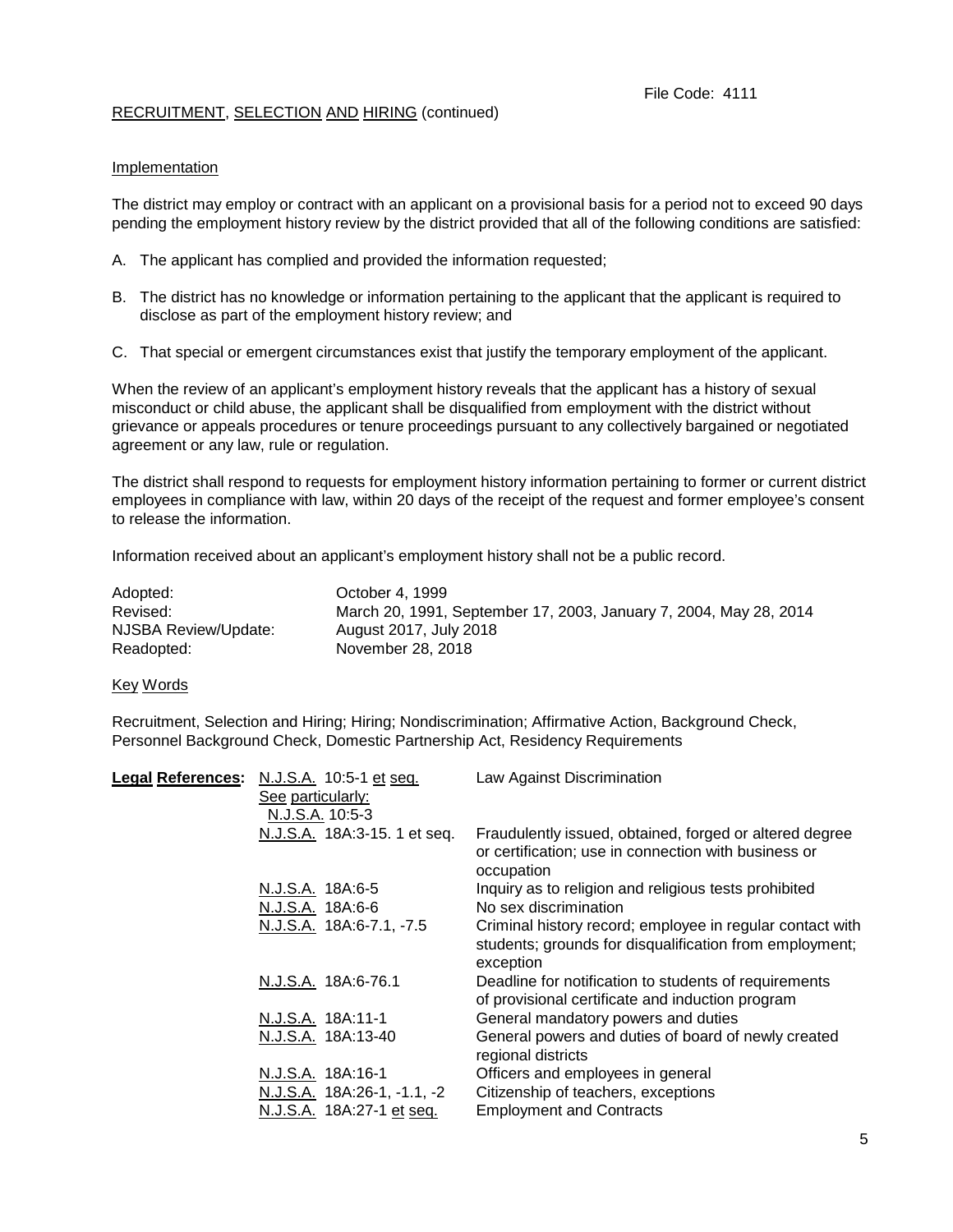| See particularly:                   |                                                           |
|-------------------------------------|-----------------------------------------------------------|
| N.J.S.A. 18A:27-4.1                 |                                                           |
| N.J.S.A. 18A:54-20                  | Powers of board (county vocational schools)               |
| N.J.S.A. 26:8A-1 et seq.            | Domestic Partnership Act                                  |
| N.J.S.A. 52:14-7                    | <b>Residency Requirements</b>                             |
| N.J.A.C. 6A:7-1.1 et seq.           | Managing for Equality and Equity in Education             |
| See particularly:                   |                                                           |
| N.J.A.C. 6A:7-1.4, -1.5, -1.6, -1.8 |                                                           |
| N.J.A.C. 6A:9B-5.8                  | <b>Endorsement requirements</b>                           |
| N.J.A.C. 6A:9B-6.1 et seq.          | College courses and certification                         |
| N.J.A.C. 6A:9B-8.1 et seq.          | Requirements for Instructional Certification              |
| N.J.A.C. 6A:9B-10.1 et seq.         | Exceptions for the Requirements for the Instructional     |
|                                     | Certificate                                               |
| N.J.A.C. 6A:9B-11.1 et seq.         | Additional requirements or exceptions to requirements for |
|                                     | instructional certification with special endorsements     |
| N.J.A.C. 6A:9B-12.1 et seq.         | Requirements for administrative certification             |
| N.J.A.C. 6A:10-1.1 et seq.          | Educator effectiveness                                    |
| N.J.A.C. 6A:30-1.1 et seq.          | Evaluation of the Performance of School Districts         |
| N.J.A.C. 6A:32-4.1                  | Employment of teaching staff                              |
| N.J.A.C. 6A:32-5.1                  | Standards for determining seniority                       |
|                                     |                                                           |

P.L. 2018, c.5 – regarding requirements for employment history review for child abuse and sexual misconduct.

P.L. 2018, c.9 – regarding unlawful employment practices with respect to discrimination in compensation or in the financial terms and conditions of employment

42 U.S.C.A. 2000e et seq. - Title VII of the Civil Rights Act of 1964 as amended by the Equal Employment Opportunities Act of 1972

29 U.S.C.A. 794 et seq. - Section 504 of the Rehabilitation Act of 1973

8 U.S.C.A. 1100 et seq. - Immigration Reform and Control Act of 1986

42 U.S.C.A. 12101 et seq. - Americans with Disabilities Act (ADA)

Every Student Succeeds Act of 2015, Pub. L. 114-95, 20 U.S.C.A. 6301 et seq.

Old Bridge Education Association v. Old Bridge Township Bd. of Ed., 1986 S.L.D. 1917

Taxman v. Piscataway Bd. of Ed., 91 F. 3d 1547 (3d Cir. 1996)

The Comprehensive Equity Plan, New Jersey Department of Education

| <b>Possible</b>        |                |                                   |
|------------------------|----------------|-----------------------------------|
| Cross References: 2130 |                | Administrative staff              |
|                        | *2131          | Superintendent                    |
|                        | 4000           | Concepts and roles in personnel   |
|                        | *4111.1/4211.1 | Nondiscrimination/affirmative act |
|                        |                |                                   |

discrimination/affirmative action \*4112.2 Certification

- \*4112.4/4212.4 Employee health 4112.5/4212.5 Criminal history check
- \*4112.6/4212.6 Personnel records